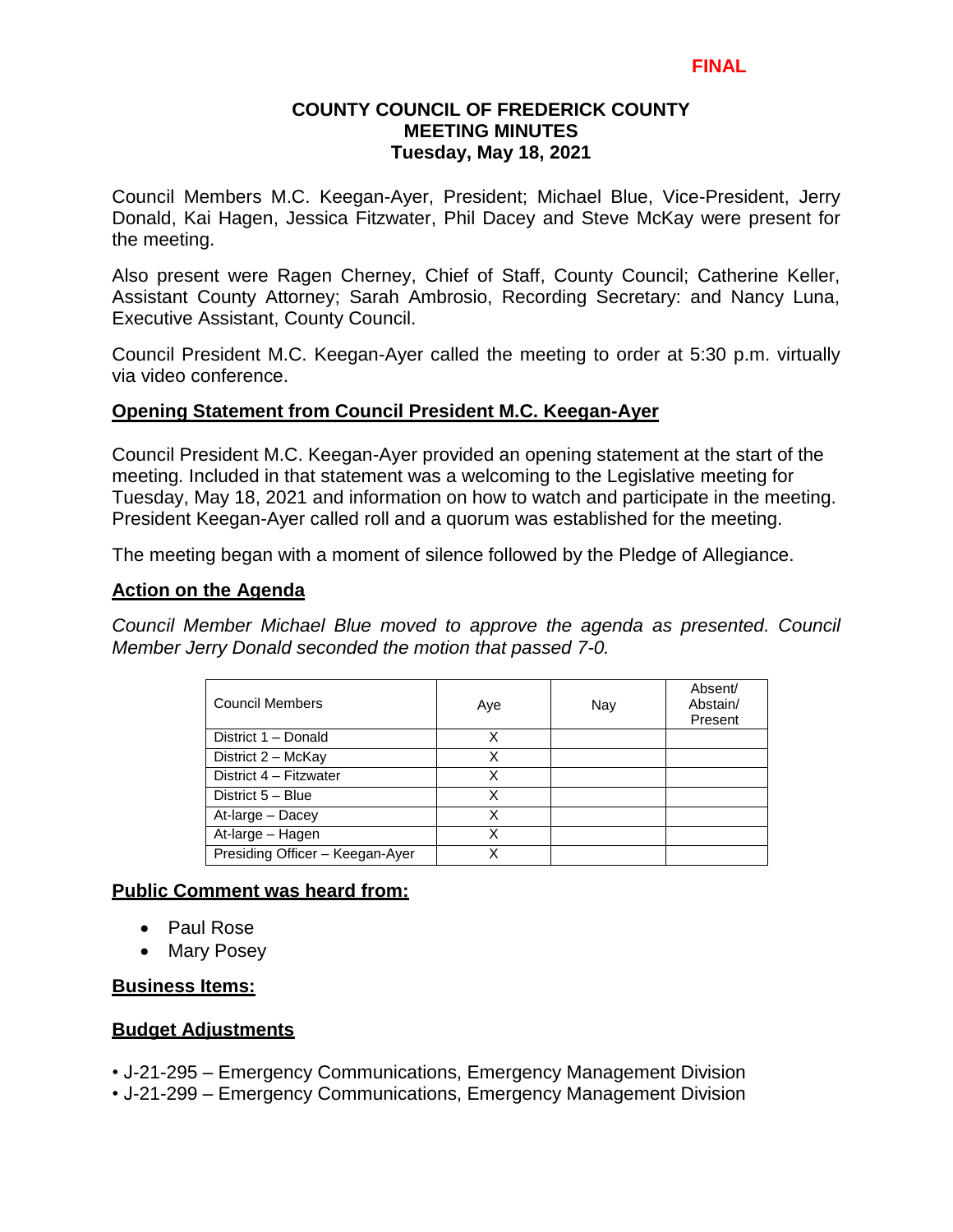#### **COUNTY COUNCIL OF FREDERICK COUNTY MEETING MINUTES Tuesday, May 18, 2021**

*Council Member Jessica Fitzwater moved to approve Budget Adjustments J-21-295, and J-21-299 as presented. Council Member Steve McKay seconded the motion that passed 7-0.*

| <b>Council Members</b>          | Aye | Nay | Absent/<br>Abstain/<br>Present |
|---------------------------------|-----|-----|--------------------------------|
| District 1 - Donald             | x   |     |                                |
| District 2 - McKay              | X   |     |                                |
| District 4 - Fitzwater          | х   |     |                                |
| District 5 - Blue               | x   |     |                                |
| At-large - Dacey                | x   |     |                                |
| At-large - Hagen                | Χ   |     |                                |
| Presiding Officer - Keegan-Ayer |     |     |                                |

# **Approval of Minutes from Budget Workshops April 28, April 29 and April 30, 2021 and from May 4, 2021.**

*Council Member Steve McKay moved to approve the Budget Workshop minutes from April 28, April 29 and April 30, 2021 and May 4, 2021. Council Member Jerry Donald* seconded *the motion that passed 7-0.* 

| <b>Council Members</b>          | Aye | Nay | Absent/<br>Abstain/<br>Present |
|---------------------------------|-----|-----|--------------------------------|
| District 1 - Donald             | X   |     |                                |
| District 2 - McKay              | Χ   |     |                                |
| District 4 - Fitzwater          |     |     |                                |
| District 5 - Blue               | x   |     |                                |
| At-large - Dacey                | X   |     |                                |
| At-large - Hagen                | x   |     |                                |
| Presiding Officer - Keegan-Ayer |     |     |                                |

# **Confirmation of County Executive's Appointments to the Frederick County Boards and Commissions**

Joyce Grossnickle, Administrative Officer, briefed the Council on the Confirmation of County Executive's Appointments to Boards and Commissions.

## Advisory Plumbing Board

*Council Member Steve McKay moved to approve Barry Glotfelty and Randy Renner to the Advisory Plumbing Board to terms as presented by staff. Council Member Jerry Donald seconded the motion that passed 7-0.*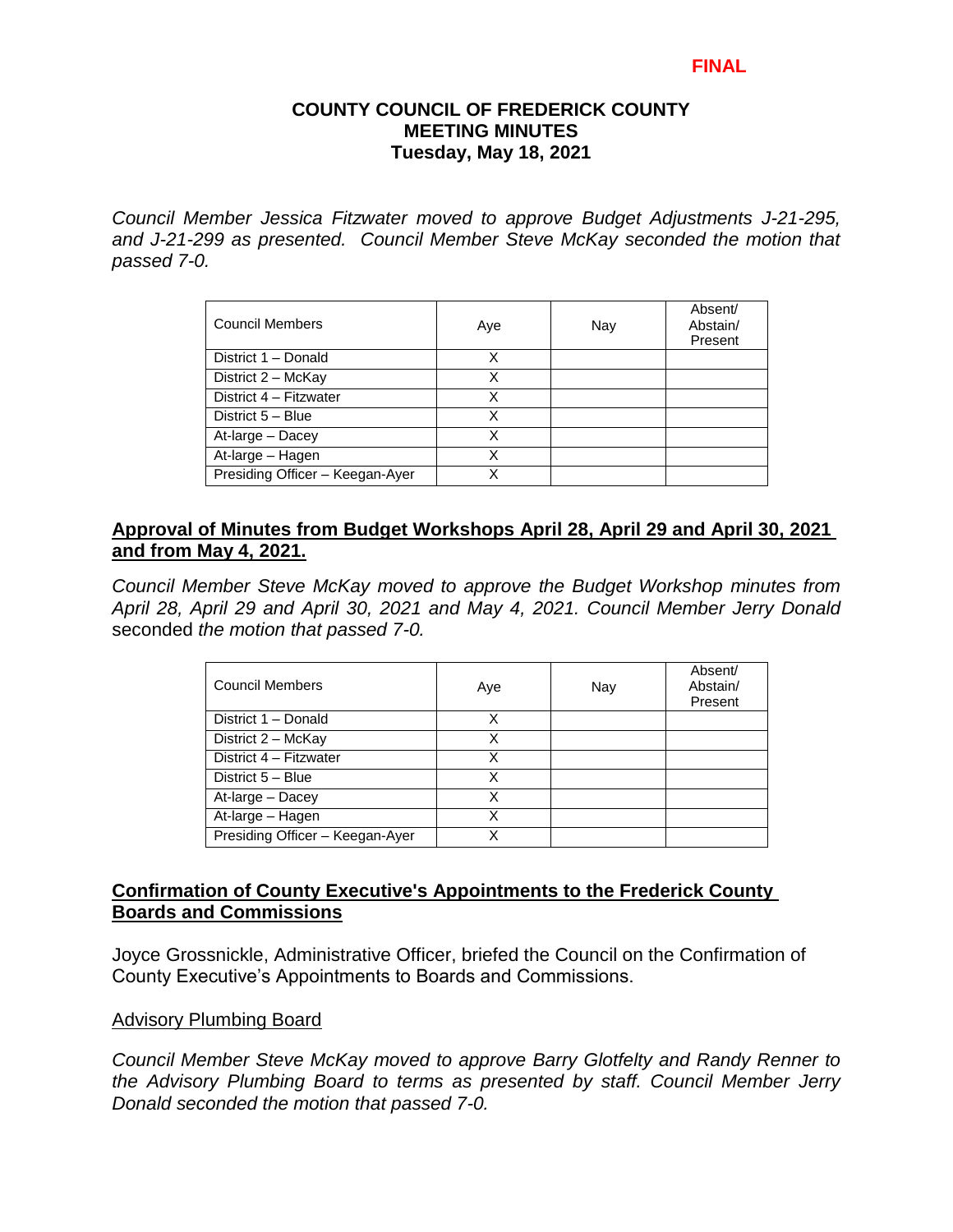## **COUNTY COUNCIL OF FREDERICK COUNTY MEETING MINUTES Tuesday, May 18, 2021**

| <b>Council Members</b>          | Aye | Nay | Absent/<br>Abstain/<br>Present |
|---------------------------------|-----|-----|--------------------------------|
| District 1 - Donald             | Χ   |     |                                |
| District 2 - McKay              | Χ   |     |                                |
| District 4 - Fitzwater          | х   |     |                                |
| District 5 - Blue               | х   |     |                                |
| At-large - Dacey                | Χ   |     |                                |
| At-large - Hagen                | Χ   |     |                                |
| Presiding Officer - Keegan-Ayer |     |     |                                |

#### Parks and Recreation Commission

*Council Member Jerry Donald moved to approve Augustine Nicholas, Charlotte Davis and Harry Lashley to the Parks and Recreation Commission to terms as presented by staff. Council Member Jessica Fitzwater seconded the motion that passed 7-0.* 

| <b>Council Members</b>          | Aye | Nay | Absent/<br>Abstain/<br>Present |
|---------------------------------|-----|-----|--------------------------------|
| District 1 - Donald             | х   |     |                                |
| District 2 - McKay              | Χ   |     |                                |
| District 4 - Fitzwater          | x   |     |                                |
| District 5 - Blue               | Χ   |     |                                |
| At-large - Dacey                | X   |     |                                |
| At-large - Hagen                | x   |     |                                |
| Presiding Officer - Keegan-Ayer |     |     |                                |

#### Transportation Services Advisory Council

*Council Member Steve McKay moved to approve Joe Conny, Thomas Davey, Christine Forbes and Tiffany Fossett to the Transportation Services Advisory Council to terms as presented by staff. Council Member Phil Dacey seconded the motion that passed 7-0.* 

| Council Members                 | Aye | Nay | Absent/<br>Abstain/<br>Present |
|---------------------------------|-----|-----|--------------------------------|
| District 1 - Donald             |     |     |                                |
| District 2 - McKay              | x   |     |                                |
| District 4 - Fitzwater          | Χ   |     |                                |
| District 5 - Blue               | X   |     |                                |
| At-large - Dacey                | X   |     |                                |
| At-large - Hagen                | x   |     |                                |
| Presiding Officer - Keegan-Ayer |     |     |                                |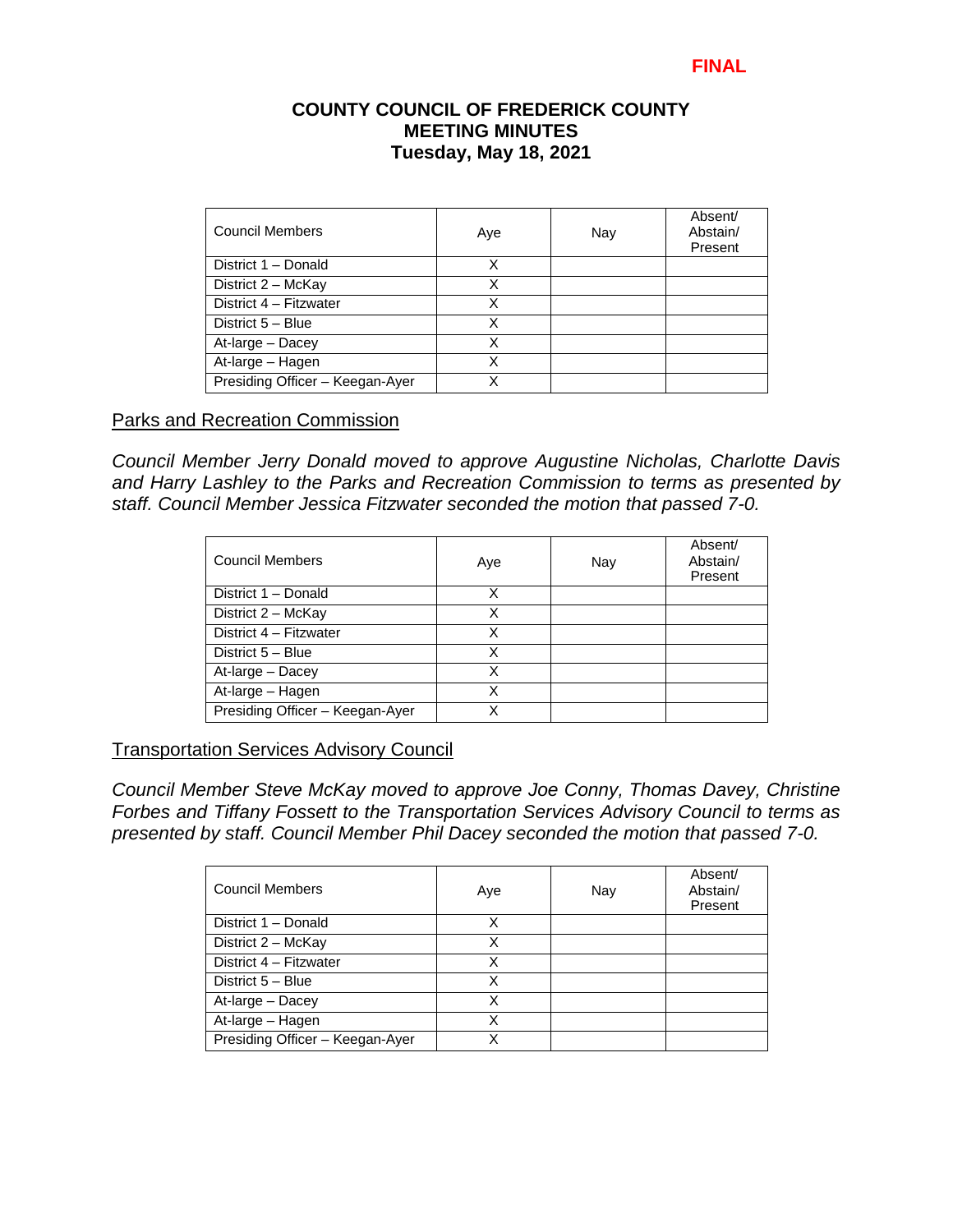## **COUNTY COUNCIL OF FREDERICK COUNTY MEETING MINUTES Tuesday, May 18, 2021**

#### **Public Hearing on Payment in Lieu of Tax Agreement - Hamilton Station LLC**

Susan Brown, Acting Director, and Ryan Trout, Housing Program Manager, Department of Housing & Community Development, Citizens Services Division provided information to the Council on the Public Hearing on Payment in Lieu of Tax Agreement - Hamilton Station LLC.

*Council Member Jessica Fitzwater moved to approve and enter into the joint City and County PILOT Agreement and adopt the Resolution, Payment in Lieu of Tax Agreement - Hamilton Station LLC. Council Member Kai Hagen seconded the motion that passed 7-0.* 

| Council Members                 | Aye | Nay | Absent/<br>Abstain/<br>Present |
|---------------------------------|-----|-----|--------------------------------|
| District 1 - Donald             | x   |     |                                |
| District 2 - McKay              | Χ   |     |                                |
| District 4 - Fitzwater          | X   |     |                                |
| District 5 - Blue               | X   |     |                                |
| At-large - Dacey                | Χ   |     |                                |
| At-large - Hagen                | Χ   |     |                                |
| Presiding Officer - Keegan-Ayer |     |     |                                |

Public Comment was heard from:

• None

## **Installment Purchase Agreement – Fornwald & Dinterman**

Anne Bradley, Administrator, Agricultural Preservation, Planning & Permitting Division and Jim Cumbie, County Bond Counsel, Venable LLP, presented information to the Council on the Installment Purchase Agreement – Fornwald & Dinterman.

*Council Member Jessica Fitzwater moved to approve the Resolution to enter into an Installment Purchase Agreement and IPP easement on the property owned by Douglas & Laura Fornwald. Council Member Michael Blue seconded the motion that passed 7-0.* 

| Council Members        | Aye | Nay | Absent/<br>Abstain/<br>Present |
|------------------------|-----|-----|--------------------------------|
| District 1 - Donald    |     |     |                                |
| District 2 - McKay     |     |     |                                |
| District 4 - Fitzwater |     |     |                                |
| District 5 - Blue      |     |     |                                |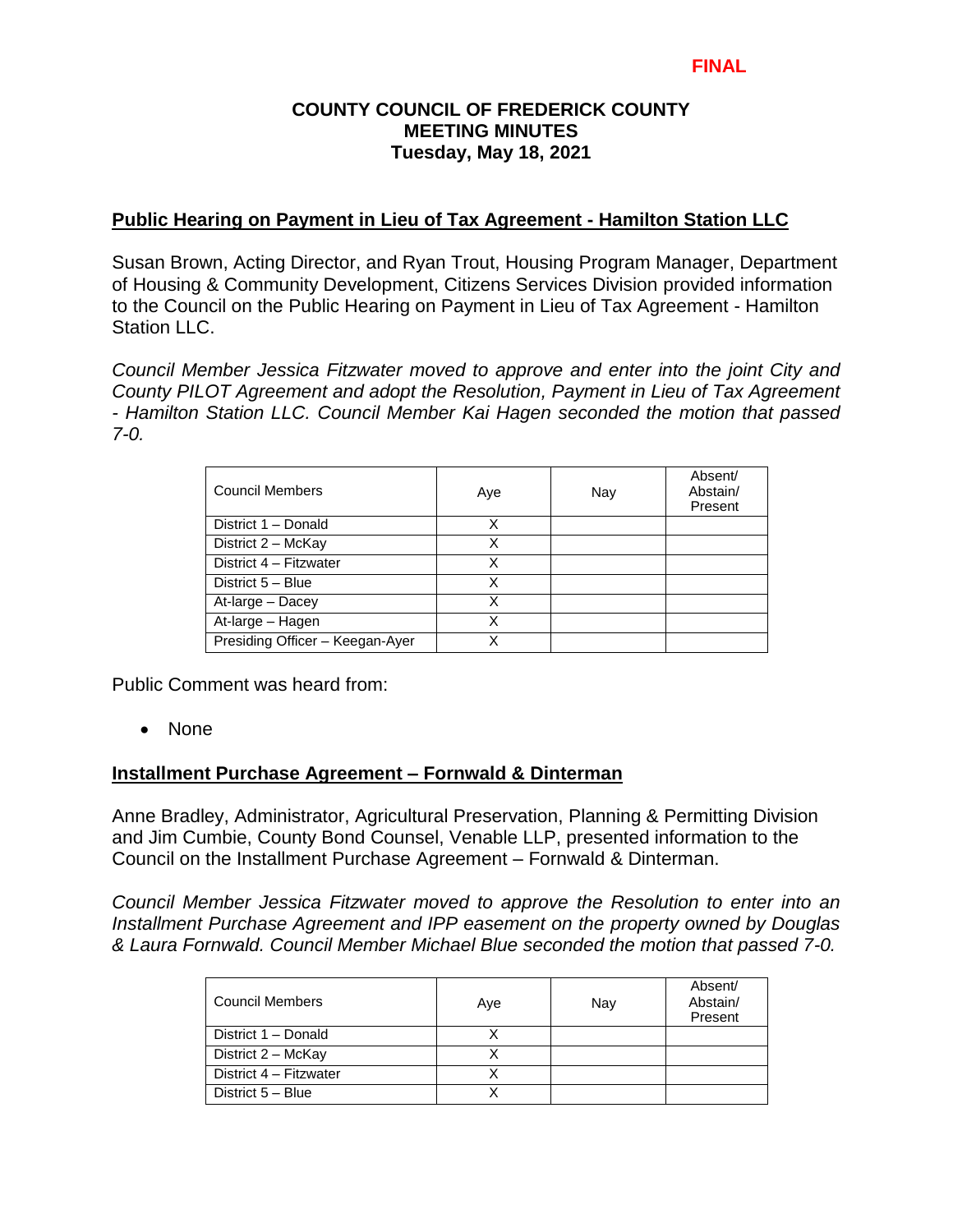#### **COUNTY COUNCIL OF FREDERICK COUNTY MEETING MINUTES Tuesday, May 18, 2021**

| At-large - Dacey                |  |  |
|---------------------------------|--|--|
| At-large – Hagen                |  |  |
| Presiding Officer - Keegan-Ayer |  |  |

*Council Member Jessica Fitzwater moved to approve the Resolution to enter into an Installment Purchase Agreement and IPP easement on the property owned by William & Regina Dinterman. Council Member Michael Blue seconded the motion that passed 7-0.* 

| <b>Council Members</b>          | Aye | Nay | Absent/<br>Abstain/<br>Present |
|---------------------------------|-----|-----|--------------------------------|
| District 1 - Donald             | Χ   |     |                                |
| District 2 - McKay              | х   |     |                                |
| District 4 - Fitzwater          | х   |     |                                |
| District 5 - Blue               | Χ   |     |                                |
| At-large - Dacey                | X   |     |                                |
| At-large - Hagen                | x   |     |                                |
| Presiding Officer - Keegan-Ayer |     |     |                                |

# **Adoption of the Tax Levy Ordinance for July 1, 2021 – June 30, 2022**

*Council Member Michael Blue moved to approve that for the period of July 1, 2021, through June 30, 2022, ("tax year 2022"), the Frederick County general real property tax levy shall be the sum of \$1.060 on each one hundred dollars (\$100) worth of assessed*  taxable real property in Frederick County, Maryland, except that the general real *property tax levy for assessed taxable property within the City of Frederick shall be the sum of \$.9505 and the general real property tax levy for assessed taxable real property within the incorporated municipality of Myersville shall be the sum of \$.9407; and that the tax year 2022 tax rate on the operating personal and real property owned by a public utility within Frederick County, assessed under Tax-Property Section 8-109 of the Annotated Code of Maryland, and on Tax-Property Section 8-101(c)(6) personal property, imposed at Section 1-8-9 of the Frederick County Code, shall be \$2.65 on each \$100 of assessed valuation of such property. Council Member Jerry Donald seconded the motion that passed 6-1.* 

| <b>Council Members</b> | Aye | Nay | Absent/<br>Abstain/<br>Present |
|------------------------|-----|-----|--------------------------------|
| District 1 - Donald    |     |     |                                |
| District 2 - McKay     |     |     |                                |
| District 4 - Fitzwater |     |     |                                |
| District 5 - Blue      | x   |     |                                |
| At-large - Dacey       |     |     |                                |
| At-large - Hagen       |     |     |                                |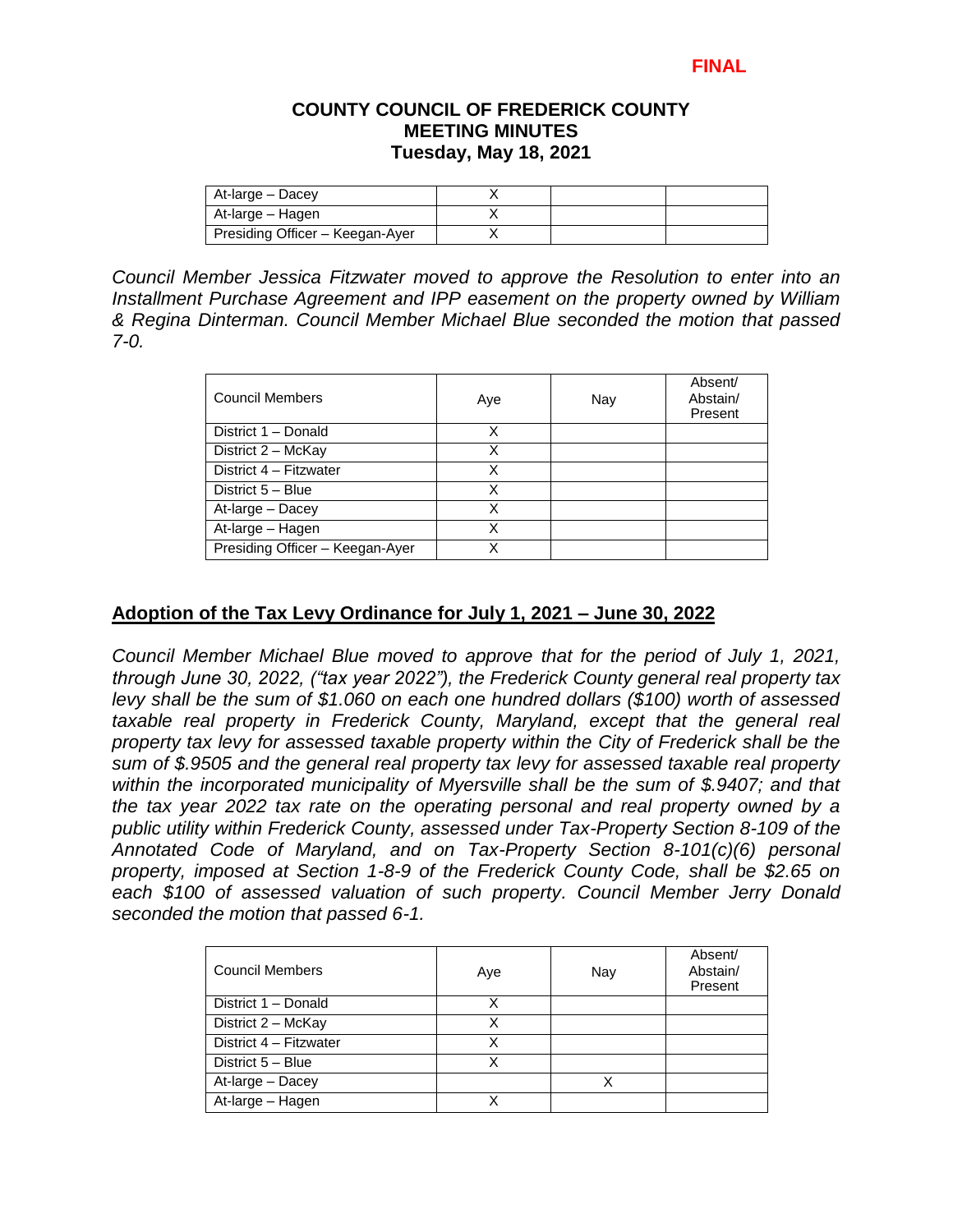#### **COUNTY COUNCIL OF FREDERICK COUNTY MEETING MINUTES Tuesday, May 18, 2021**

Presiding Officer – Keegan-Ayer X

## **Adoption of FY2022 Budget Ordinance**

*Council Member Michael Blue moved to approve to adopt the Budget for the Fiscal Year (FY) 2022 beginning July 1, 2021, and ending June 30, 2022, as provided in the Frederick County Charter and Frederick County Code, Sections 2-7-46 through 2-7-49. The Budget consists of the FY2022 Operating Budget, the FY2022 Capital Budget, the FY2022-2027 Capital Improvement Program, and the budget message (as these terms are defined in Section 104 of the County Charter). Council Member Jerry Donald seconded the motion that passed 6-1.* 

| <b>Council Members</b>          | Aye | Nay | Absent/<br>Abstain/<br>Present |
|---------------------------------|-----|-----|--------------------------------|
| District 1 - Donald             | x   |     |                                |
| District 2 - McKay              | x   |     |                                |
| District 4 - Fitzwater          | x   |     |                                |
| District 5 - Blue               |     |     |                                |
| At-large - Dacey                |     | x   |                                |
| At-large - Hagen                | x   |     |                                |
| Presiding Officer - Keegan-Ayer |     |     |                                |

## **Third Reading Calendar**

#### **Bill 21-03 – Revisions to the School Construction Fee**

*Council Member Steve McKay moved to approve Bill 21-03 – Revisions to the School Construction Fee as presented. Council Member Jerry Donald* seconded *the motion.*

*Council Member Jessica Fitzwater moved to Postpone Bill 21-03 until the next legislative day. Council Member Kai Hagen* seconded *the motion that Failed 3-4.*

| <b>Council Members</b>          | Aye | Nay | Absent/<br>Abstain/<br>Present |
|---------------------------------|-----|-----|--------------------------------|
| District 1 - Donald             |     | x   |                                |
| District 2 - McKay              |     | Χ   |                                |
| District 4 - Fitzwater          | X   |     |                                |
| District 5 - Blue               |     |     |                                |
| At-large - Dacey                | x   |     |                                |
| At-large - Hagen                | x   |     |                                |
| Presiding Officer - Keegan-Ayer |     |     |                                |

*The main motion on adoption of Bill 21-03 then passed 6-1.*